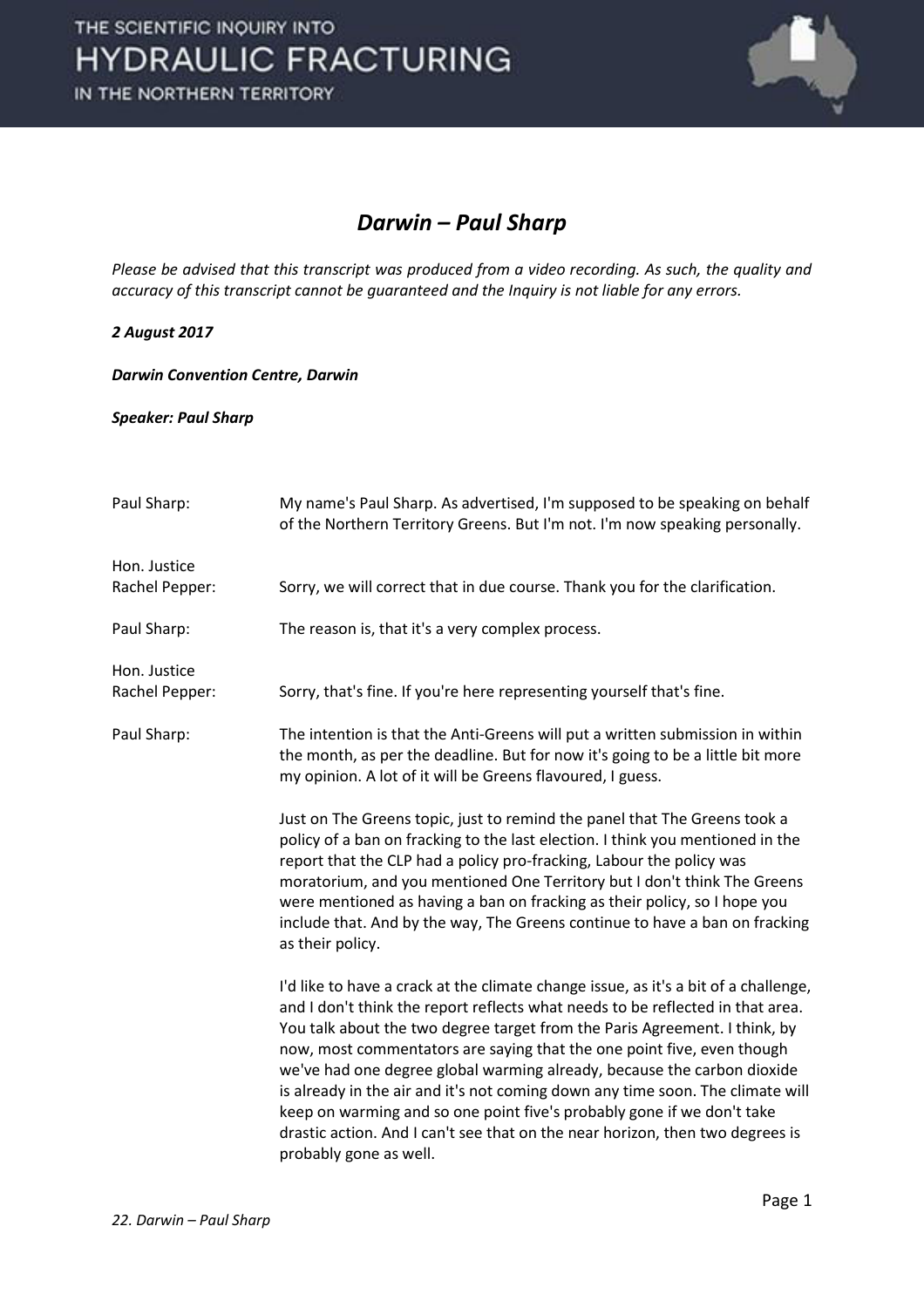

 The forecast obviously varies depending on which model you look at. The business as usual model is predicting about four degrees by 2100. And if you go onto the Bureau of Meteorology website and click on climate change it'll take you to the Climate of Australia section, which is joint Bureau of Meteorology and CSIRO, so a lot of scientific credibility, and they pretty much just targeted straight in on business as usual scenario. And so, we're pretty much being advised as a population that around four degrees by 2100 is what we're looking at.

 I would suggest that in the Northern Territory we would really struggle with four degrees. These things are not mentioned in the interim report at this stage, it needs ... Because this is actually going to be an existential question for the Northern Territorians within our life times, it has to be in there. It makes the issue of climate change that much more serious relative to what you've got at the moment.

 Between now at one degree of global warming and 2100 at four degrees, somewhere in that zone, and I can't give you any scientific evidence as to where it is, is a tipping point for the Northern Territory. It's the time when too many people will leave, creating vacancies in the housing market, falling property prices, and perhaps the collapse of the Territory economy. Unless, by some wondrous governance, a better plan arrives.

 That's what we're threatened with, but as the climate scientists keep reminding us, we can make different decisions. We don't have to go down the business as usual path. Obviously to do fracking in the Northern Territory, would be part of the business as usual path. Business as usual refers to the continued use of fossil fuels as our primary energy source around the world, with only a very slow transition to non-carbon- emitting sources. So far, that's the general direction the world has been going in, with exceptions, of course. There's some countries making wonderful progress with rapid transitions to renewables, shutting down coal-fired power stations and so on.

 The question Territorians should be asking themselves is when is that tipping point going to occur for us. Maybe you could argue it's started already, but I'd say the recent exodus of a small proportion of the population has probably got more to do with the economics of our winddown of the Inpex Project. But we do have a very seasonal tourism market, which is a reflection of temperature I would suggest. Most of the Territorians will actually tell you the best time of the year to come here is in the wet season, when the environment is flourishing. But they don't. And the perception is that it's too hot.

 So we've also heard recently in the newspaper that the tradesmen are having trouble keeping their apprentices. There's less than a 50 percent retention rate of apprentices going to complete their apprenticeships. And it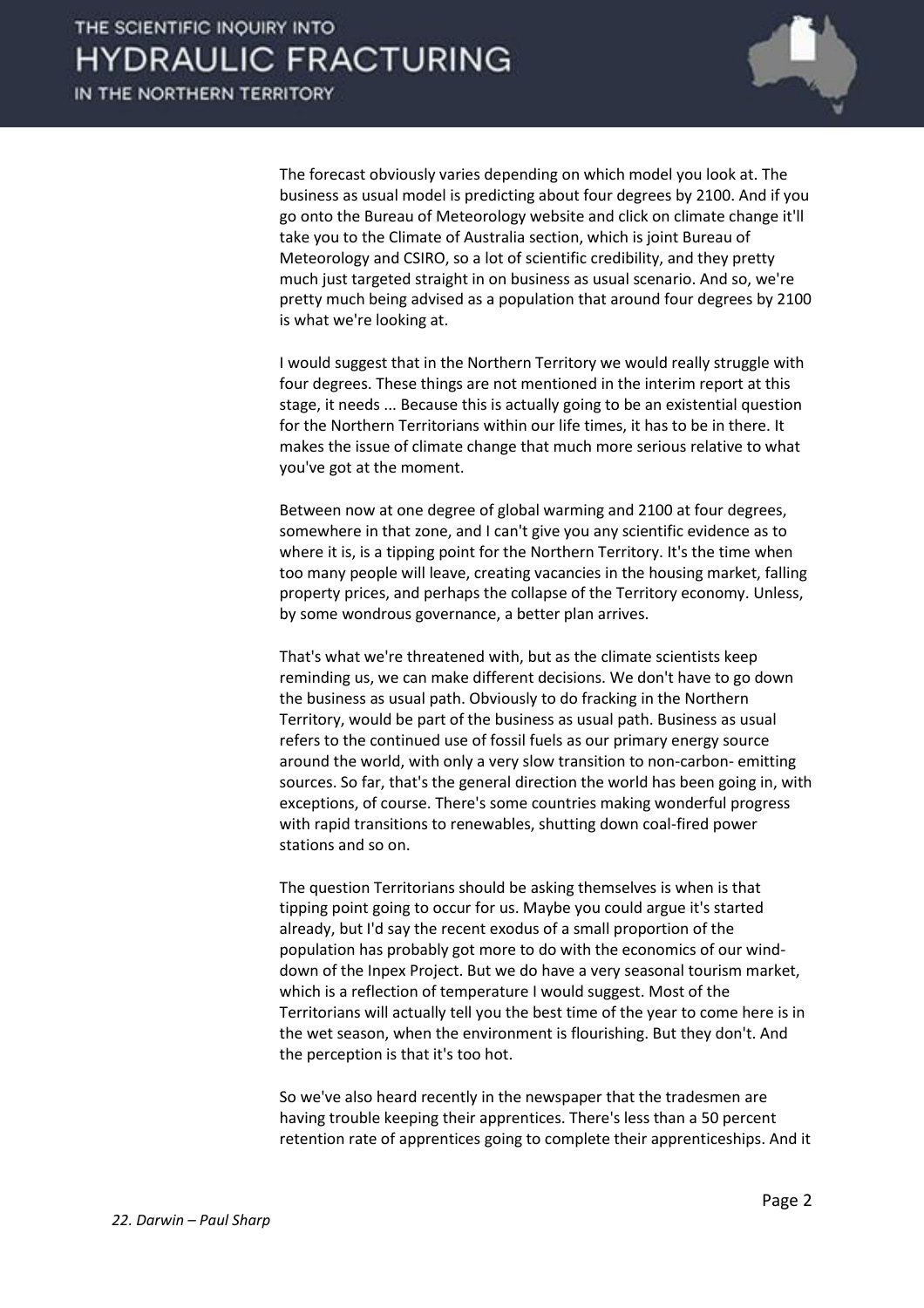

was suggested, that again, for them temperature was a factor. Obviously, most trainees are working outside.

 So there's some signs that there's some heat stress going on. Heat stress tends to be focused, of course, during the build-up, at certain times of the year, meanwhile the other times of the year we've got nothing to worry about. But as the temperature rises, the period of heat stress expands. And heat stress is as much an endurance challenge as anything. What tends to happen towards the end of the build-up is people go troppo, as they say. There's a lot more stress and they suffer a bit from that. So what we're looking at is an extended period of extreme heat stress, with occasional episodes of extreme heat wave. At some stage, let's call it 2050, we're at let's say 2020 now, 2050, 20100 is the four degree, somewhere around there, maybe before. But it's a critical issue for us, happening in our lifetime.

 Usually the problem with discussing climate change is what's known as the Great Disconnect; people just don't want to know about it. Now part of that has been recognised as denial, as part of the grieving process, which is normal. But we're all going to have to deal with it eventually, because it's in our face. We'll all have to go through the various stages of the grieving process. And I think a lot of people have moved past denial now. Not some of our political leaders, but ... There's also a factor of our fossil fuel industry propaganda and to the extent that they might be influencing the government, of government propaganda, against people accepting climate change as a very important issue. In fact, there's far too many politicians, The Greens aren't one of them, that are in some degree of denial or at least inaction.

 But the real reason for the Great Disconnect is that it's actually a problem of human psychology. Climate change, the nature of it, tends to be impersonal, long-term. As far as you can think ahead it's a minor change, it's happening somewhere else, perhaps to the future generation rather than now. And it's not really our fault, somebody else did it. So there's a disconnect, and that's the psychology of it normally. But what we have here, with this fracking inquiry and in the Territory, is an opportunity to make it personal, existential, as in we don't want to have to leave the Territory because we like living here. It's personal because it is affecting us in the Territory. We're on the front line for climate change here. We're far enough north, we already have a borderline temperature. So it is happening here, to us.

 The time frame we're looking at, if let's say we suggest 2050, is within our lifetimes. The average voter, yes it's within their lifetimes. Now normally, it-You would still get to the point where you'd say it's indirect. It's not our fault. Somebody else is doing it. But with this inquiry, we have an opportunity, a very rare opportunity ... To actually all say as territorians, lobby our government, get government to say it. Say "no" to fracking. No, to more Green house gas admissions. "No" to climate change. We don't want rapid global warming here. We have the choice. We have a direct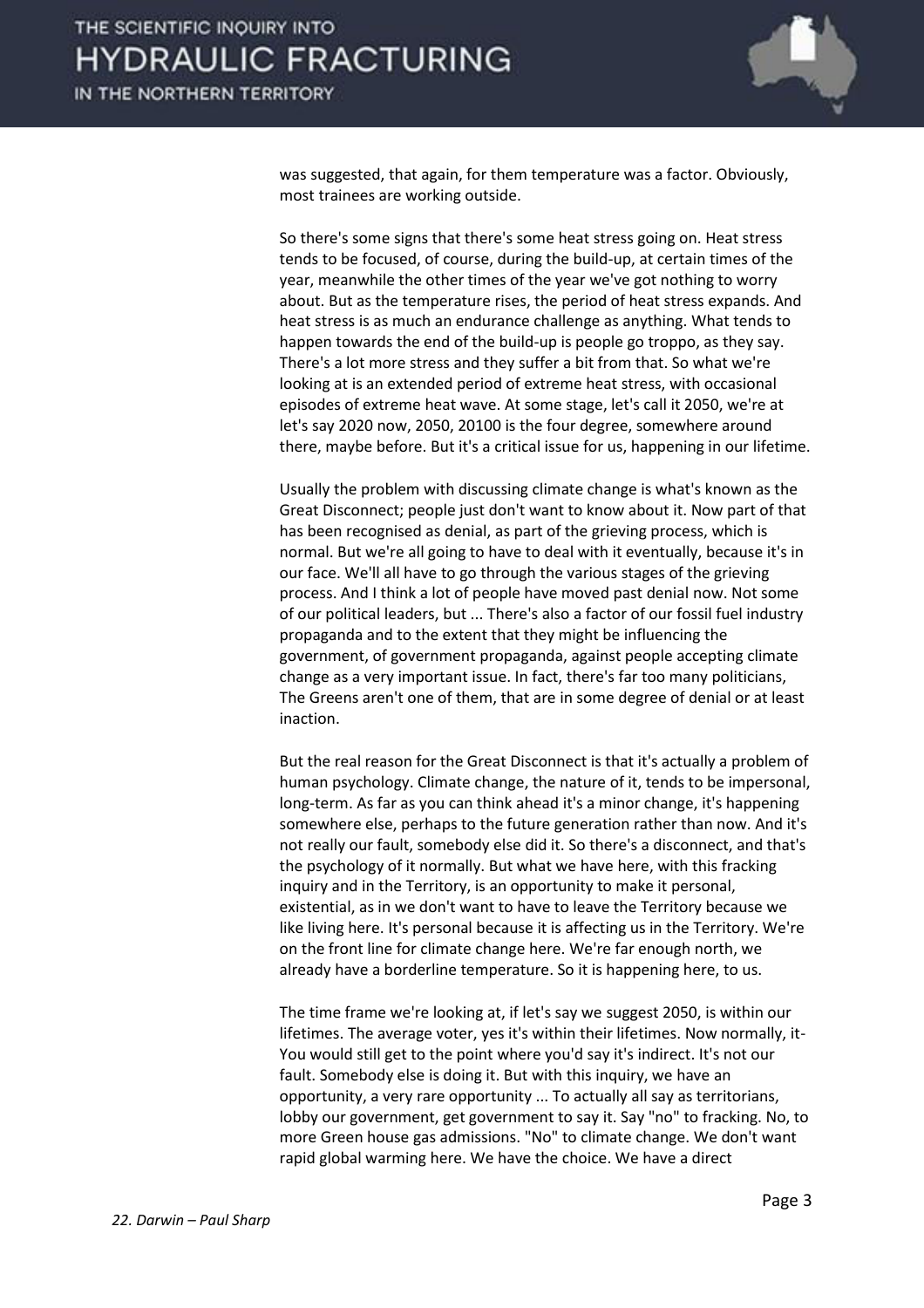

responsibility ... To influence this decision. Our future's ... It's personal at survival level. It's here and now and it's direct. That rarely happens. If the panel could put in the interim report some of these ideas, and really emphasise how critical an issue climate change is, within this fracking issue ... We have a chance to do maybe something groundbreaking.

I know there's some other countries in the world that have ... Got more ... or bans on fracking. Or they're transitioning already to renewables. But most of those countries are actually in the situation we're in on the front line. So ... I ask you to put a bit more emphasis on that in the inquiry. Put some figures in on degrees. You can get the information of the ... Whichever website you like. All this stuff is very readily available in the internet. But I'd suggest climate change in Australia has been the most credible for us.

 The great territory lifestyle. For those of you who are experienced in a territory, you'd remember this was a sort of election slogan that label was using. What is the great territory lifestyle? It's about being outdoors a lot, playing sport outdoors, maybe working hard outdoors earlier in the day, retiring at the end of the day, having a beer or a wine on the veranda. It's about the outdoors lifestyle and that is the thing that will be impacted the most ... By rapid global warming here in the territory. It'll be one of the things possibly that when people realise it's quite stressful to try and have a great territory lifestyle, they'll maybe be less inclined to stay here. It's actually relevant to our economy because our outdoor workers are to some extent the backbone of our economy. The tour operators, and their tourist clients.

 The pastoral industries ... The tradies and the apprentices I've already mentioned, and perhaps in the past I might also mention, that the cattle will be out there suffering and I wonder what's gonna happen to them when it gets too hot. It's been suggested ... In Israel, they put sprinklers out there and that gives them an extra decade or two, perhaps, to continue their pastoral industry. Obviously that's gonna suck up a bit more of your precious underground water resources. We'll come to that later.

 Fishing ... Is an outdoor activity. "Okay, it's on the water." But with the sun reflecting off the water, and not too much breeze gets pretty hot out there as well. Remote community workers ... And their clients, which who often don't have much air conditioning. These are the people who are the core of territory economy out there. Now there's a lot of people working in offices doing great things as well but ... As a territory lifestyle, these outdoor industries are critical. And yes, there will still be people staying in a territory because they can get up in their air conditioned houses in the morning, drive in their air conditioned cars to work, in their air conditioned office. Go home again, stop at the air conditioned gym on the way home, and so on. We won't lose all the population, but that's not the point. It's when we lose a few percent. Five percent, ten percent, that's when the economy starts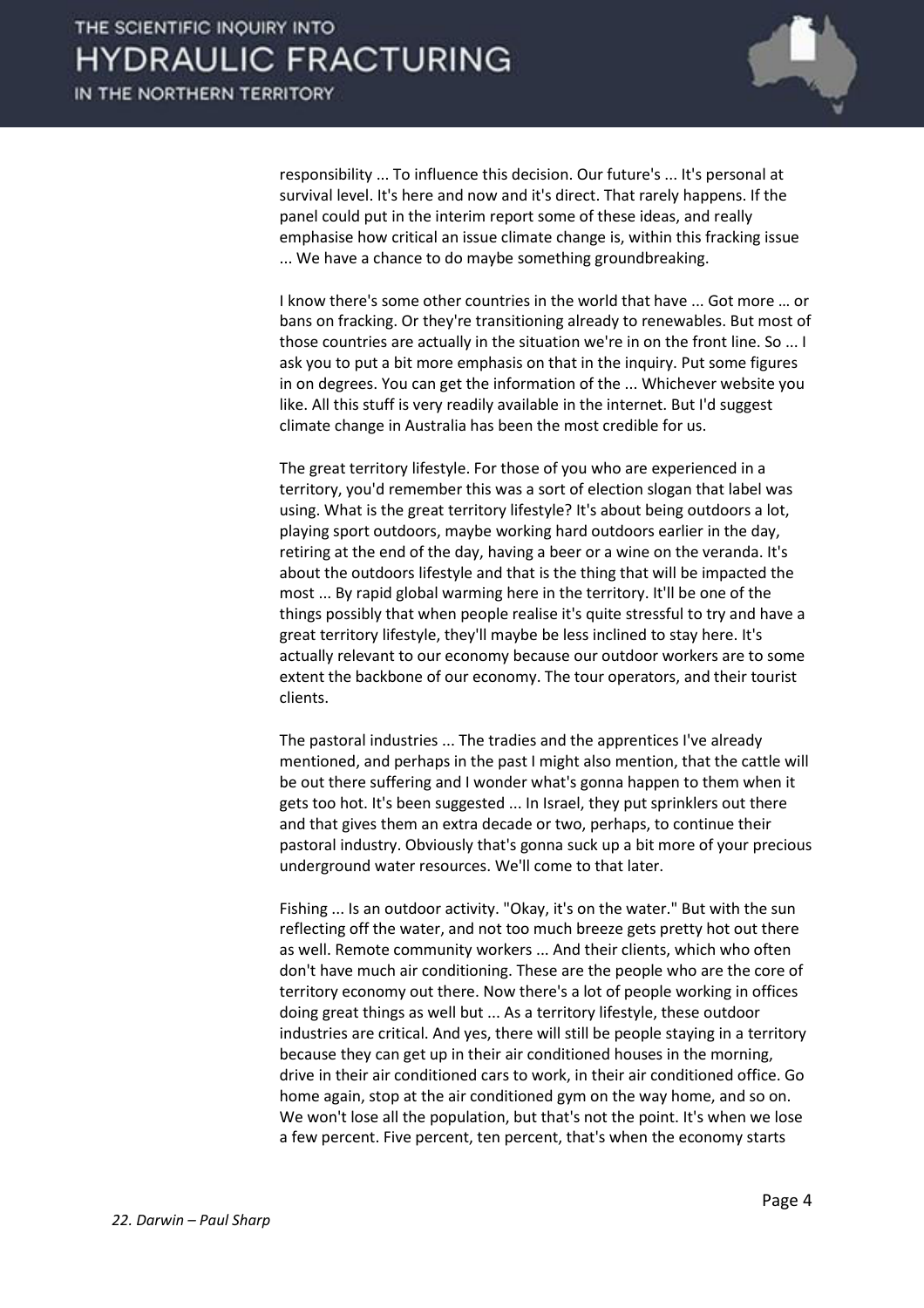

crashing. And that won't take much. So there's definitely an economic potential cost there happening sooner rather than later, I'm saying.

 Coming to the methane issue, I would like to congratulate the panel on its work in that area. It's a difficult area because it's fairly new. There's not that much research out there that actually deals with all of the aspects of methane admissions. We were pretty concerned about it because of the methane admissions actually being ... Multiple times the carbon dioxide and therefore are much higher global warming potential. You've quoted some figures in there again for 20 years or 100 years. Based on what I'm saying, I would suggest you add a 50 year figure because that's what we need to relate to. I know it's difficult at this stage because you haven't got an accurate measure of the scale of the industry, but if you picked a figure of say five percent of Australia's ... greenhouse gas admissions under the Paris agreement ... When the territory's population's only one percent ... That's actually saying that we're gonna be contributing a lot more to greenhouse gas admissions per capita than we should be. Which again adds to the import of this decision relevant to climate change ... for us. You seem to have an implied goal by comparing the lifetime admissions of carbon dioxide and methane of ... Gas as a fuel, as compared to coal, saying that the gas is half the admissions of coal. The implications seems to me that the objective that you're setting, the agenda you're setting, is we want gas to transition away from coal, to gas. Which is fine but ... What about the figures relative to the renewables? How many carbon admissions are they? We need to be setting a goal that's best practise and that goal is ... To as rapidly as possible, transition to renewables. That should be the primary goal. We've got a lot of coal .... stations around the world and we need to deal with that ASAP and maybe give them the resources we've got available at the moment and how long it's gonna take. Maybe there's some extent of transition that needs to just happen …..but, let's have a long term view. Let's begin with the end in mind. Where we need to go is as fast as possible to renewables ... Which are coming down fairly quickly in cost and becoming very competitive.

 Maybe South Australia jumped the gun a bit with its going to solar and wind ... AS quickly as possible. Perhaps a little bit before it was cost effective but good on them. They're setting an example. And what they've done is they've reduced the cost of climate change. They might've spent a bit more money on building the renewables, but maybe that actually makes economic sense. I would suggest the goal should be ... Solar, wind, other renewables with battery storage, a minimum of gas to help you with battery storage and gas, create an effective base load, ending up with a wavy base load. Use the best practise as your goal, and if you want to talk about coal to guess as being a transition ... Then fine, but you've gotta get the renewable figures in there. I think we've got, in summary, a rare opportunity with being in the territory, in this period of desperation relative to rapid global warming. We have a rare opportunity to say "no" to more fossil fuels, "no" to the rate of rapid global warming that we've got ... And "yes" to being territorians for a bit longer than we might otherwise would.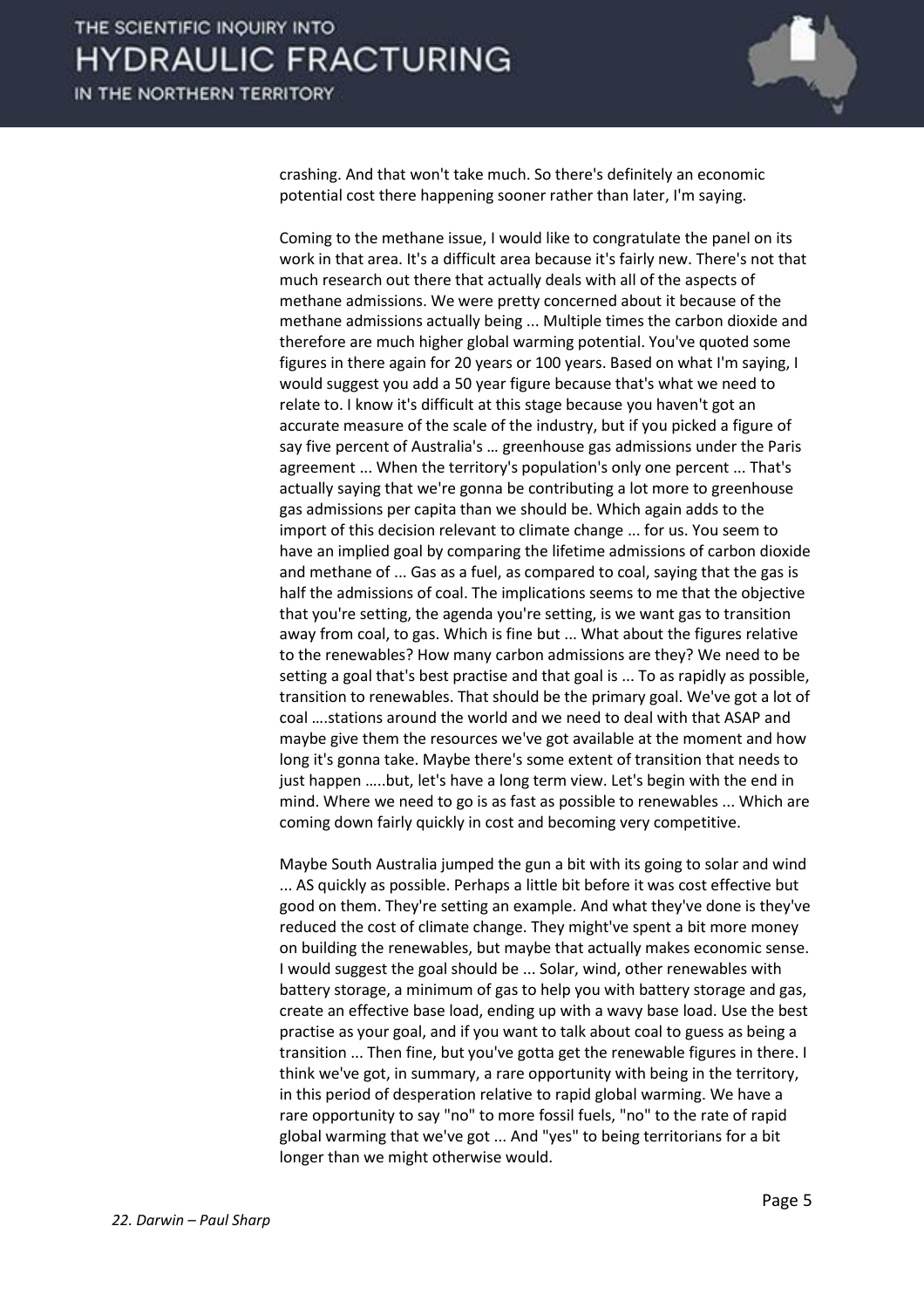

So, please include some of these ideas in the agenda of your report.

 Moving on to the economics, at the moment we really don't have much of a plan to work with, or authoritative reports and studies, and I know they're on the way. But what we have heard from other presenters, and presumably the one after me as well, is that there's actually a market glut, globally, of gas. That the Northern Territory gas would be relatively high cost, relative to the spread in the market and therefore, if there was any significant glut, it would be the last to get onto the commodities market internationally.

 It hasn't been factored in whether a carbon price is on the near-horizon, obviously that would increase costs and decrease competitiveness. In the case of, if you actually put the petroleum industry here under the Water Act, given the groundwater limitations in the Beetaloo Basin or anywhere else in a semi-arid territory where fracking might occur, I'd suggest paying a price for water might also have to be factored in. I would like to see some leading practise on recognising the extent, the breadth of environmental damage and that be recognised in some serious offsets, which will also add to cost. Consider the long term, and the potential for the need for rehabilitation of legacy wells. All those factors say this isn't likely to be a very profitable industry and therefore there's no economic rationale to have it. It might more likely make a loss by the looks, at this stage.

 Now okay you've got reports commissioned, I don't know how they're going to do it, when the scale of the industry is unspecified, the fact that there's so many different estimates it's a magnitude of a fact of ten between them. We've got no idea which market they're targeting, is it the Northern gas pipeline? Are they gonna send the gas to Darwin? Is it for domestic consumption? Is there some overseas market? I don't know how they're going to actually put the thing together, but I think there's going to be a lot of uncertainty even with the report. If we get involved in the East Coast markets where we've been told there's a lot of market distortions then again it'll be pretty much unknown what the economics of it are.

 I think I've already mentioned some of the externality costs, there's also infrastructure that might need to be paid for by the Government, roads, road maintenance and the cost to many Territorians of a volatile property market. How much royalties and taxes would we get? Well that tends to get relatively distorted as well by companies taking profits offshore and so on. As far as jobs are concerned, I think the reality is that most of them are going to have to go to Fly- In Fly-Out workers. Especially if you have a ban on the wet-season, so that there's only a six month working season a year. Locals aren't going to get many jobs if that's the case. The boom and bust cycle, we've seen the graphs on the initial increase in gas production and then tailing off. What boom and bust does is create instability in the economy, instability is a cost, because you have to keep restructuring your economy, you have to keep restructuring your private business. That's actually a cost, which is probably not going to get factored in.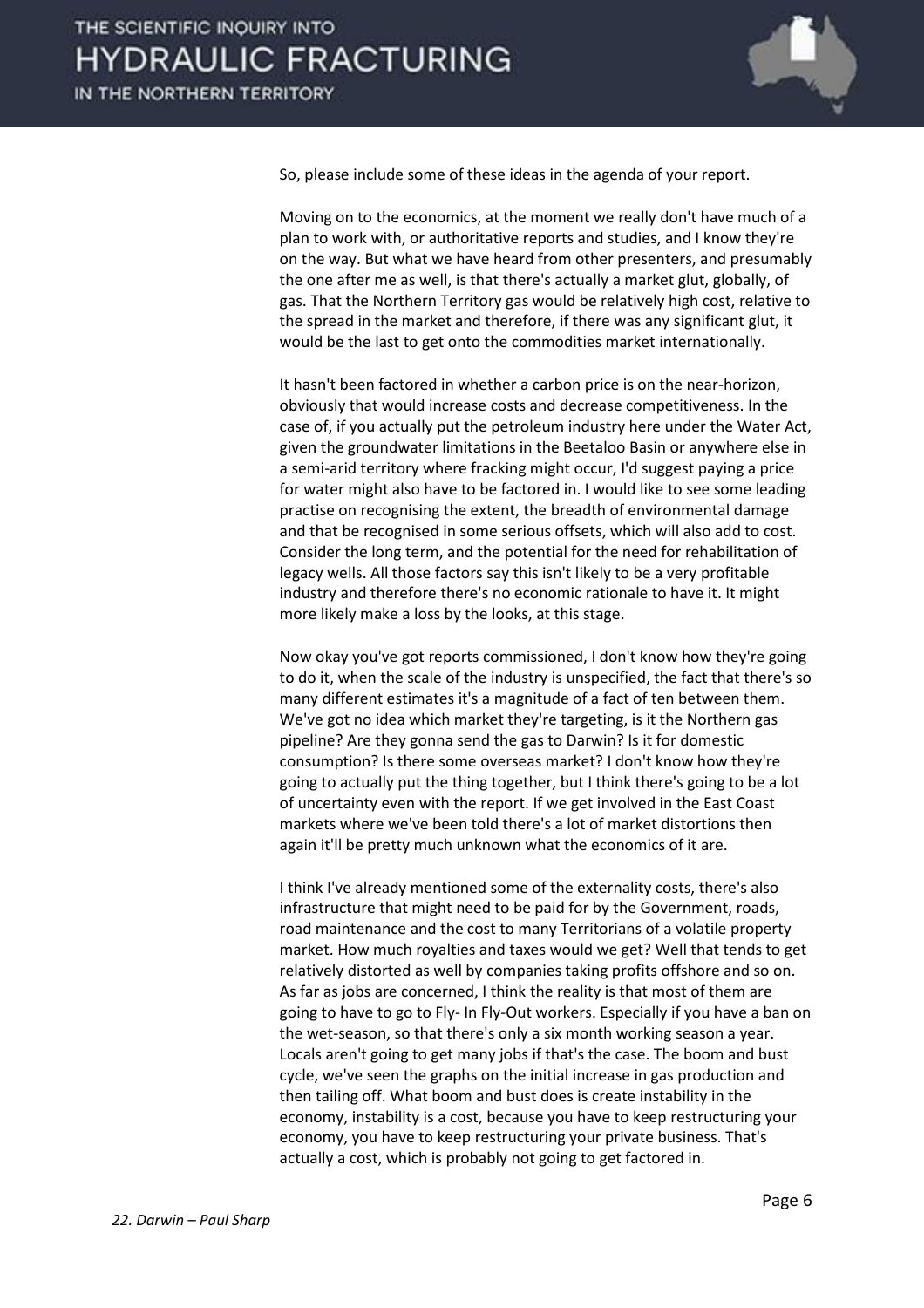

 There's a question about, you want some realistic economic statements but the ... You know you tried Deloitte's and now you've got another insider, industry insider economics consultant who, I can't see they're going to write a realistic report for you, and a report that the fossil fuel companies want for them, are two completely different things, they don't want to look inconsistent. Fortunately you've done a wonderful thing in putting an independent economist or two on the team. However, I think the most likely thing you'll get is a report from your major consultant maybe toned down a little bit, which would be great, towards in the direction of reality and then you'll probably get a dissenting report from the independent, because they're so far apart, as we can tell at the moment.

 The robust regulatory regime, we've all heard that saying too many times. I can't see there being a social licence for a long time because Governments and mining companies have betrayed our trust over a long period of time. A lot of people have mentioned the McArthur River Mine, I have personal experience with that, I got a clause in that would have protected the walls of the diversion channel if they had of re vegetated it, like they were supposed to. But as soon as the thing was dug, they opened the channel, flushed a whole pile of sediment down and the government, oh sorry the ABC Four Corners documentary that didn't happen until several years after documented that quite well. We had a bit of propaganda from the last government telling us that fracking was going to be wonderful for the economy when we now realise that probably didn't have much basis to it. Legacy mines, here and there are still unaddressed, it seems that the government and regulators are not independent but have captured by the people they're supposed to be regulating. I would support, generally, the comments from the Environmental Defender's Office. Obviously he's got a lot more expertise in that field, and some of you people have put stuff in as well.

 On water, the sustainability of volume. Your figures in the report saying ... they're a bit incomplete, but I just, on my calculations. If the recharge rates that you're talking about in those figures, which I realise need to be made much more accurate with some field measurements, and the objective of the Department of Environment and Natural Resources of a five per cent maximum usage rate ... It seems to me that with the town water supplies, the bore water, the 800 bores, if you add up how much volume of water they're already using, there doesn't seem to be much left.

 So if those figures are even close to correct it looks like the underground water system will be limited, in that it will be a limiting factor in the scale of the industry and if that's correct that needs to be factored into the economic analysis. Obviously the economic analysis is going to happen before you get the information on the actual volumes of water in the aquifer. The other problem is, because of the petroleum industry's exempt from the Water Act, until that gets fixed you've got no control at all, and the consequence of course would be to all the people who needed the bores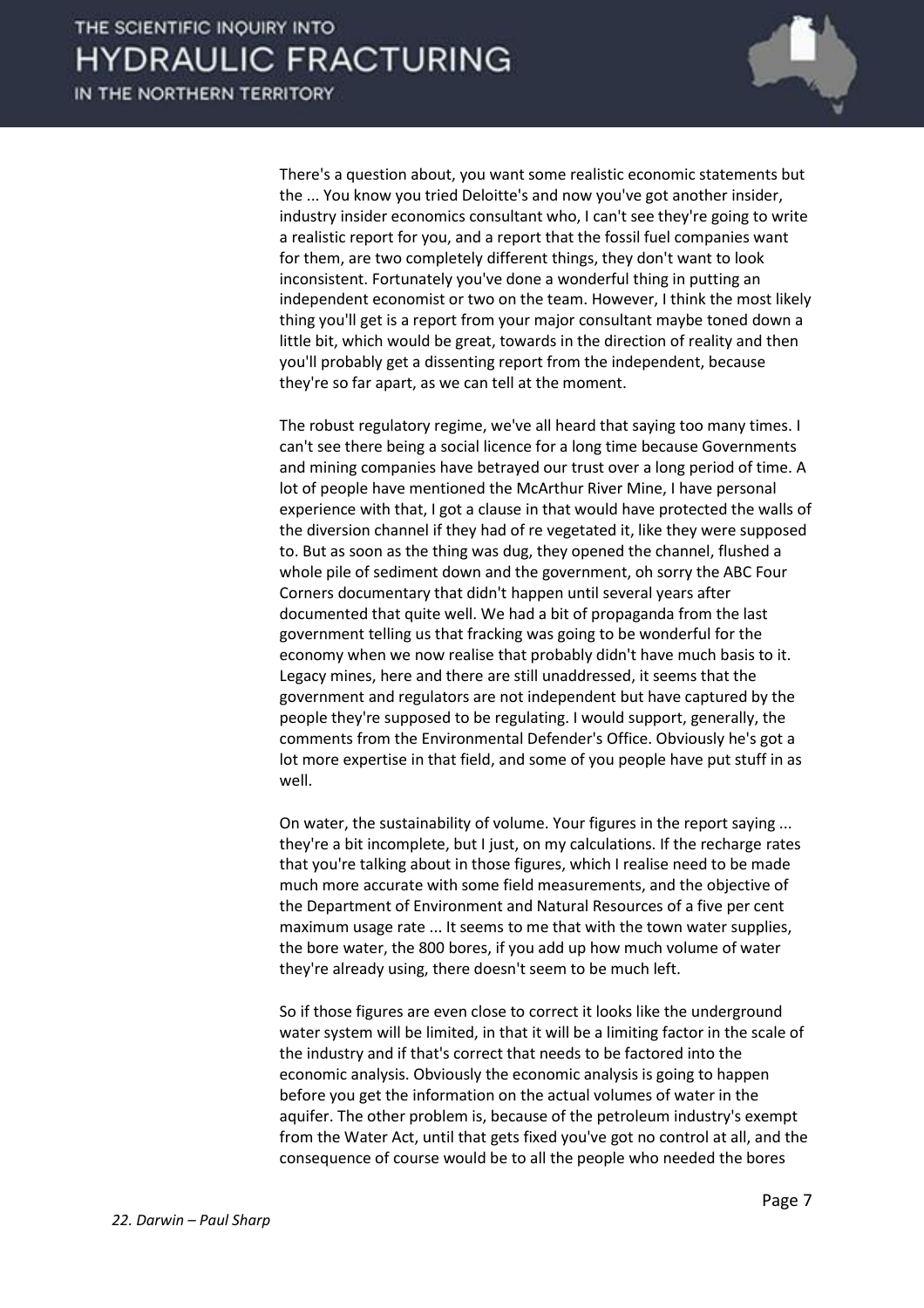

| and need the domestic water supply, and you can't have that. That's just not |  |
|------------------------------------------------------------------------------|--|
| acceptable.                                                                  |  |

|                                               | There seems to be a big problem with the unknown chemical composition of<br>the geogenic chemicals coming out of the produced water and the  That I<br>presume is going to actually flow all through the wet-season, has to go<br>somewhere and if goes into the ponds and then they overflow  Plus, that's<br>a huge tonnage of waste-rock coming out of the drill cores, and I don't know<br>what you're going to do with that either but, presumably that will have<br>problems with leachates that will end up maybe in the groundwater<br>Sorry.                                                                                                                                                                                                                                                                                                                                                                                                               |
|-----------------------------------------------|---------------------------------------------------------------------------------------------------------------------------------------------------------------------------------------------------------------------------------------------------------------------------------------------------------------------------------------------------------------------------------------------------------------------------------------------------------------------------------------------------------------------------------------------------------------------------------------------------------------------------------------------------------------------------------------------------------------------------------------------------------------------------------------------------------------------------------------------------------------------------------------------------------------------------------------------------------------------|
| Hon. Justice<br>Rachel Pepper:                | I think that's telling you that your time is up.                                                                                                                                                                                                                                                                                                                                                                                                                                                                                                                                                                                                                                                                                                                                                                                                                                                                                                                    |
| Paul Sharp:                                   | Okay.                                                                                                                                                                                                                                                                                                                                                                                                                                                                                                                                                                                                                                                                                                                                                                                                                                                                                                                                                               |
| Hon. Justice<br>Rachel Pepper:                | And it is if you just want to finish up please.                                                                                                                                                                                                                                                                                                                                                                                                                                                                                                                                                                                                                                                                                                                                                                                                                                                                                                                     |
| Paul Sharp:                                   | Okay.                                                                                                                                                                                                                                                                                                                                                                                                                                                                                                                                                                                                                                                                                                                                                                                                                                                                                                                                                               |
| Hon. Justice<br>Rachel Pepper:<br>Paul Sharp: | and it is. If you just want to finish up, please?<br>Yeah. I just want to compliment you on the inclusion of the concept of<br>Solastalgia, it's really helpful. Yeah, that'll do me, I guess. Ah, yeah, the other<br>thing is  There's a lot of bureaucratic processes here, which, agree, have to<br>be done but in the end, you can go through all of those bureaucratic<br>processes, this inquiry, consultations, scientific modelling, risk assessment,<br>precautionary principles, etc. In spite of that, the reality on the ground is still<br>that, this fracking industry would be an unmitigated environmental disaster,<br>at a landscape scale, and there's no amount of mitigation you can do to stop<br>that. It's the same list of issues with, partially a lack of information, but<br>without practical solutions. There's no social licence in the near term. Those<br>three things are still a reality, even after this inquiry. So thank you. |
| Hon. Justice<br>Rachel Pepper:                | Thank you. Mr. Sharp, just a couple of things. First of all, I'm going to<br>presume that you have read the 2016 IPCC report.                                                                                                                                                                                                                                                                                                                                                                                                                                                                                                                                                                                                                                                                                                                                                                                                                                       |
| Paul Sharp:                                   | Yeah.                                                                                                                                                                                                                                                                                                                                                                                                                                                                                                                                                                                                                                                                                                                                                                                                                                                                                                                                                               |
| Hon. Justice<br>Rachel Pepper:                | That seems to suggest, which is consistent with latest information, that we<br>have not yet reached one per cent global warming but we're just over 0.5,<br>so it's not one, it's 0.5. As for your statement that the Northern Territory<br>would struggle up four degree, I think most of us, and most of the flora and<br>fauna would be dead at four degrees, I think that's an under estimation of<br>the struggle that we would all face at four degrees. That's the first comment<br>I wanted to make. The second comment was with respect to  There is no,                                                                                                                                                                                                                                                                                                                                                                                                   |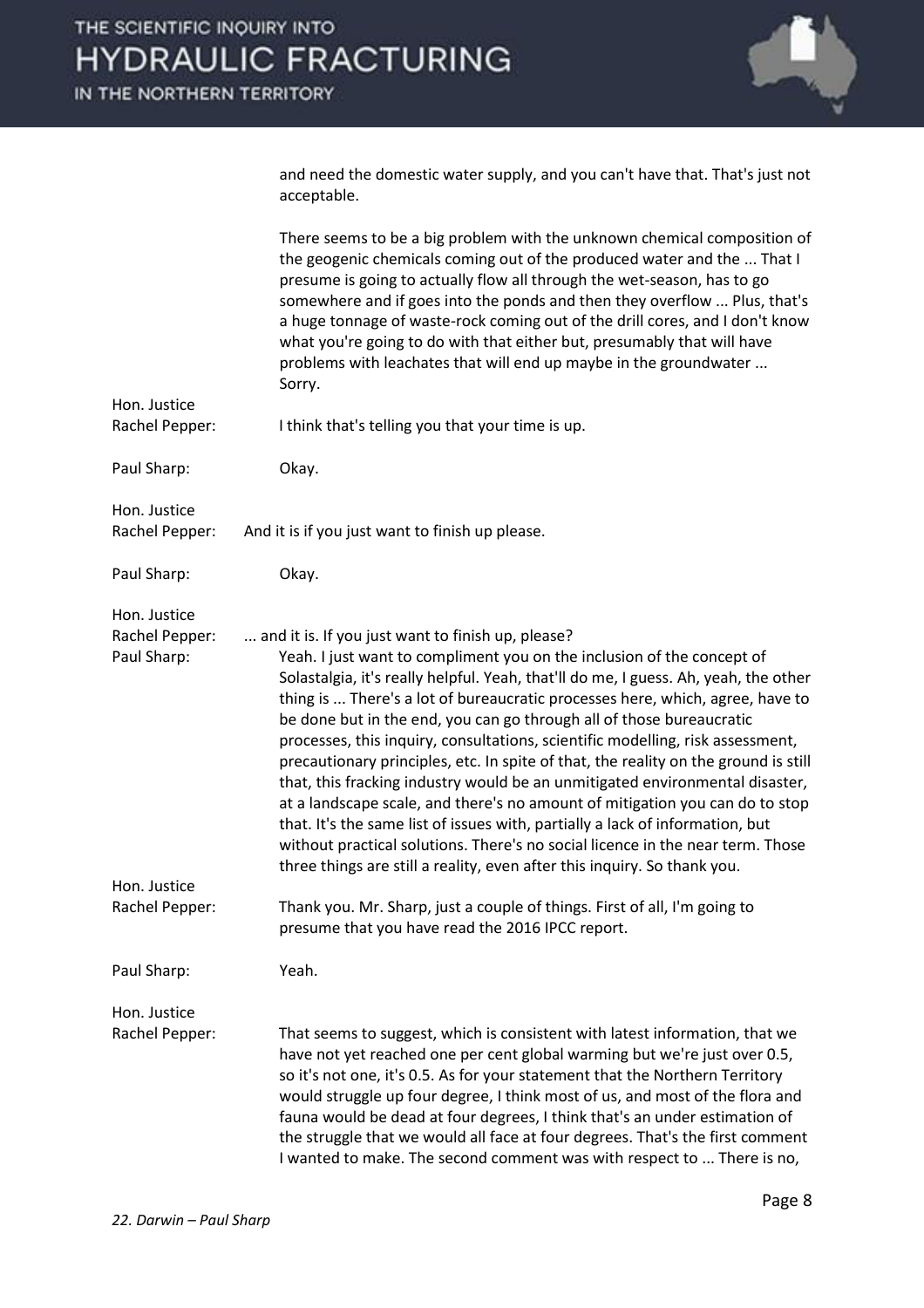IN THE NORTHERN TERRITORY



|                                | in fact, independent economist on this panel so that's a misconception of<br>yours, which                                                                                                                                                                                                                                                                                                                                                                                                                                                                                                                                                                                                                                                        |
|--------------------------------|--------------------------------------------------------------------------------------------------------------------------------------------------------------------------------------------------------------------------------------------------------------------------------------------------------------------------------------------------------------------------------------------------------------------------------------------------------------------------------------------------------------------------------------------------------------------------------------------------------------------------------------------------------------------------------------------------------------------------------------------------|
| Paul Sharp:                    | Oh, sorry, the Australian Institute.                                                                                                                                                                                                                                                                                                                                                                                                                                                                                                                                                                                                                                                                                                             |
| Hon. Justice<br>Rachel Pepper: | which is why we have engaged Asal Allen. I'm certainly aware of the<br>criticism from some quarters of Asal Allen but we maintain, and are indeed<br>exerting, fairly rigorous control oversight of what they are doing and indeed<br>signing off on their assumptions. If anybody thinks that they are bias, they<br>should read a newspaper article that appeared in Monday, I think it might<br>have been the Australian, I'm not sure, but we can furnish that to you if you<br>wish.                                                                                                                                                                                                                                                        |
|                                | Basically, a recent report from Masela Island, saying that the Adoni-mon was<br>unprofitable so they can and do, write balanced reports. There's one<br>question I did have that was  and I must have misheard you. Certainly, I<br>think everybody on this table would agree that the Petroleum Industry does<br>have to be, that has to be regulated under the Water Act, and my<br>understanding is that the government is looking into changing that Act to<br>capture that type of activity. But I think you mentioned about stock and<br>domestic water use  did you say? Sorry, I must have missed, I missed your<br>submission on that.                                                                                                  |
| Paul Sharp:                    | Yeah, there were, I think, 800 bores counted, and I think they were using<br>about 600 mega litres per year.                                                                                                                                                                                                                                                                                                                                                                                                                                                                                                                                                                                                                                     |
| Hon. Justice<br>Rachel Pepper: | 6000.                                                                                                                                                                                                                                                                                                                                                                                                                                                                                                                                                                                                                                                                                                                                            |
| Paul Sharp:                    | 6000, sorry, that's correct. And Katherine Water supply 8000 and the other<br>little towns weren't actually quantified. You add all that up, you're looking at<br>15 plus mega litres relative to, if you take  330,000 mega litres, lets say<br>you go with the 330,000, the higher figure. That gives you a total<br>opportunity of 16,500, if you go with the five per cent, which is about what's<br>being used at the moment. I suspect that there might be some  The way<br>you've talked about the figures, that maybe the total  can be a Limestone<br>Aquifer, might be one figure, and then there might be the Tindall and other<br>sub aquifers, as other figures. You cannot really tell from the way it's written<br>at the moment. |
|                                | And presumably, all that'll get cleaned up when you get more accurate<br>information after CSIRO reports, sorry, more information from Water<br>Resources or maybe Pan jay will give you some of their board data,<br>whatever. I'm hoping that, by the time you get To the final report, the<br>report will give you an indication of how much leeway there is in, that might<br>be available for fracking companies to use.                                                                                                                                                                                                                                                                                                                    |
| Hon. Justice<br>Rachel Pepper: | As you said, and the keywords are 'available data'.                                                                                                                                                                                                                                                                                                                                                                                                                                                                                                                                                                                                                                                                                              |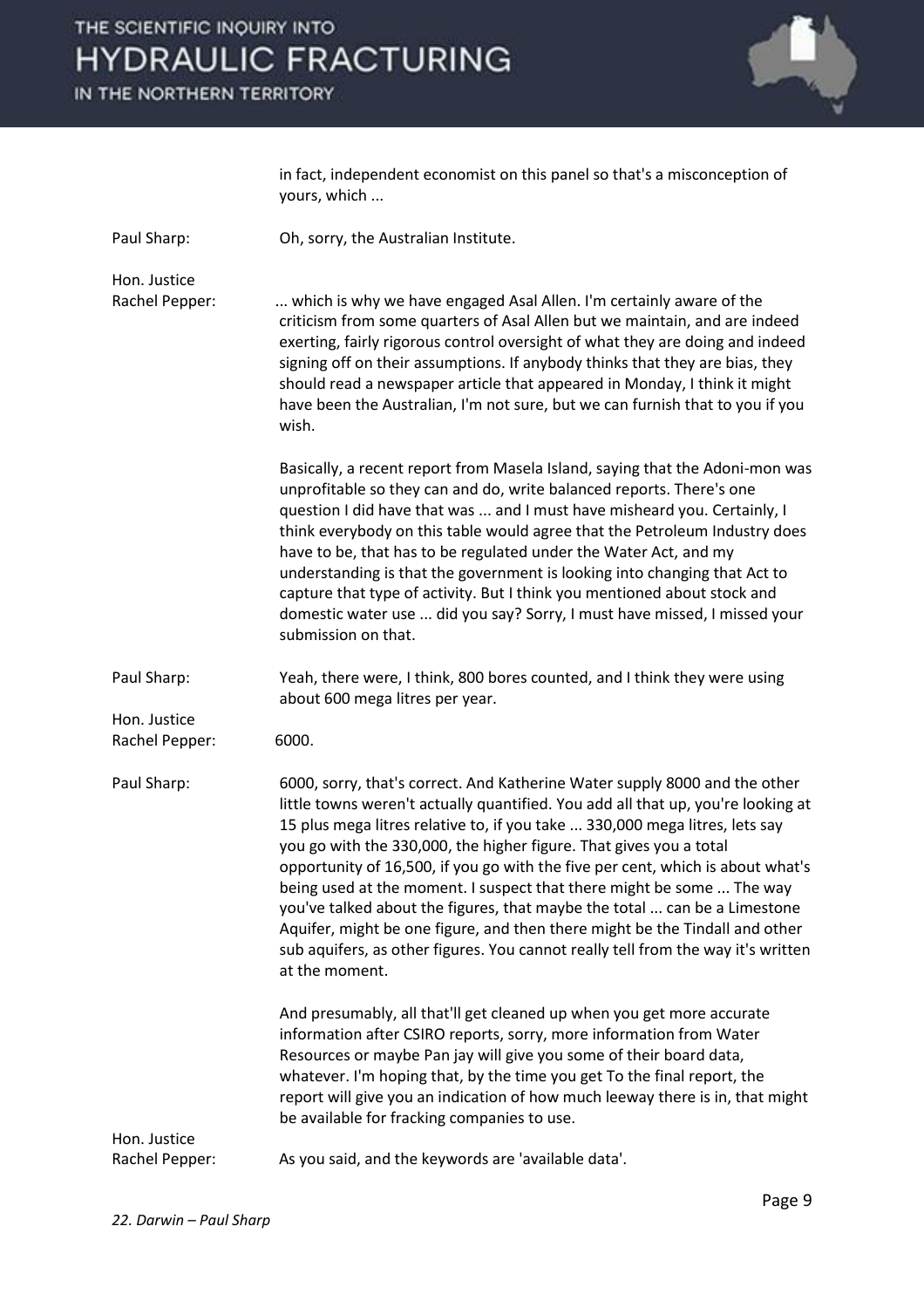IN THE NORTHERN TERRITORY



| Paul Sharp:                    | Oh yes, and I realise there may be problems with that.                                                                                                                                                                                                                                                                                                                                                                                                                                                            |
|--------------------------------|-------------------------------------------------------------------------------------------------------------------------------------------------------------------------------------------------------------------------------------------------------------------------------------------------------------------------------------------------------------------------------------------------------------------------------------------------------------------------------------------------------------------|
| Hon. Justice<br>Rachel Pepper: | Yeah.                                                                                                                                                                                                                                                                                                                                                                                                                                                                                                             |
| Paul Sharp:                    | I'm just saying the way it looks at the moment, on the slightly available data<br>that you've got, it looks pretty dubious.                                                                                                                                                                                                                                                                                                                                                                                       |
| Hon. Justice<br>Rachel Pepper: | Right. So your point in relation to stock and domestic water consumption<br>was that, we need to calculate that in or  again, I'm                                                                                                                                                                                                                                                                                                                                                                                 |
| Paul Sharp:                    | Its already been mentioned                                                                                                                                                                                                                                                                                                                                                                                                                                                                                        |
| Hon. Justice<br>Rachel Pepper: | No, that's right, so I'm still a bit vague as to what submission you're trying to<br>make in relation to that.                                                                                                                                                                                                                                                                                                                                                                                                    |
| Paul Sharp:                    | Yes, a total recharge amount into the Aquifer per year, they now suggest an<br>upper limit of five per cent that could be available for consumption and I'm<br>suggesting that if you say that the bores for stock and the domestic water<br>supplies add up to                                                                                                                                                                                                                                                   |
| Hon. Justice<br>Rachel Pepper: | Oh, I see what you're saying                                                                                                                                                                                                                                                                                                                                                                                                                                                                                      |
| Paul Sharp:                    | Four point five, eight per cent, whatever it is, it's pretty close. There's not<br>much left, that's the way it looks.                                                                                                                                                                                                                                                                                                                                                                                            |
| Hon. Justice<br>Rachel Pepper: | Yeah, no, I understand what you're saying now, thank you.                                                                                                                                                                                                                                                                                                                                                                                                                                                         |
| Paul Sharp:                    | If I could just respond you a couple of your other things                                                                                                                                                                                                                                                                                                                                                                                                                                                         |
| Hon. Justice<br>Rachel Pepper: | Absolutely.                                                                                                                                                                                                                                                                                                                                                                                                                                                                                                       |
| Paul Sharp:                    | The point five degrees that you're talking about and the one degree of<br>global warming that I'm talking about, it all depends what baseline you use,<br>so if you                                                                                                                                                                                                                                                                                                                                               |
| Hon. Justice<br>Rachel Pepper: | I was just going off the CSIRO data.                                                                                                                                                                                                                                                                                                                                                                                                                                                                              |
| Paul Sharp:                    | Yes, so there's different baselines coming out of different sources, and it just<br>depends, which one you use, so I agree that's an issue. Yes, I acknowledge<br>that once you get past about two degrees of global warming, anything up to<br>four, five, six, depending on the tax up. You can have some taxes or get<br>stressed early and spaces will be lost. Others will go a bit longer but I<br>actually agree with you, the environmental damage from global warming is<br>going to be awesome as well. |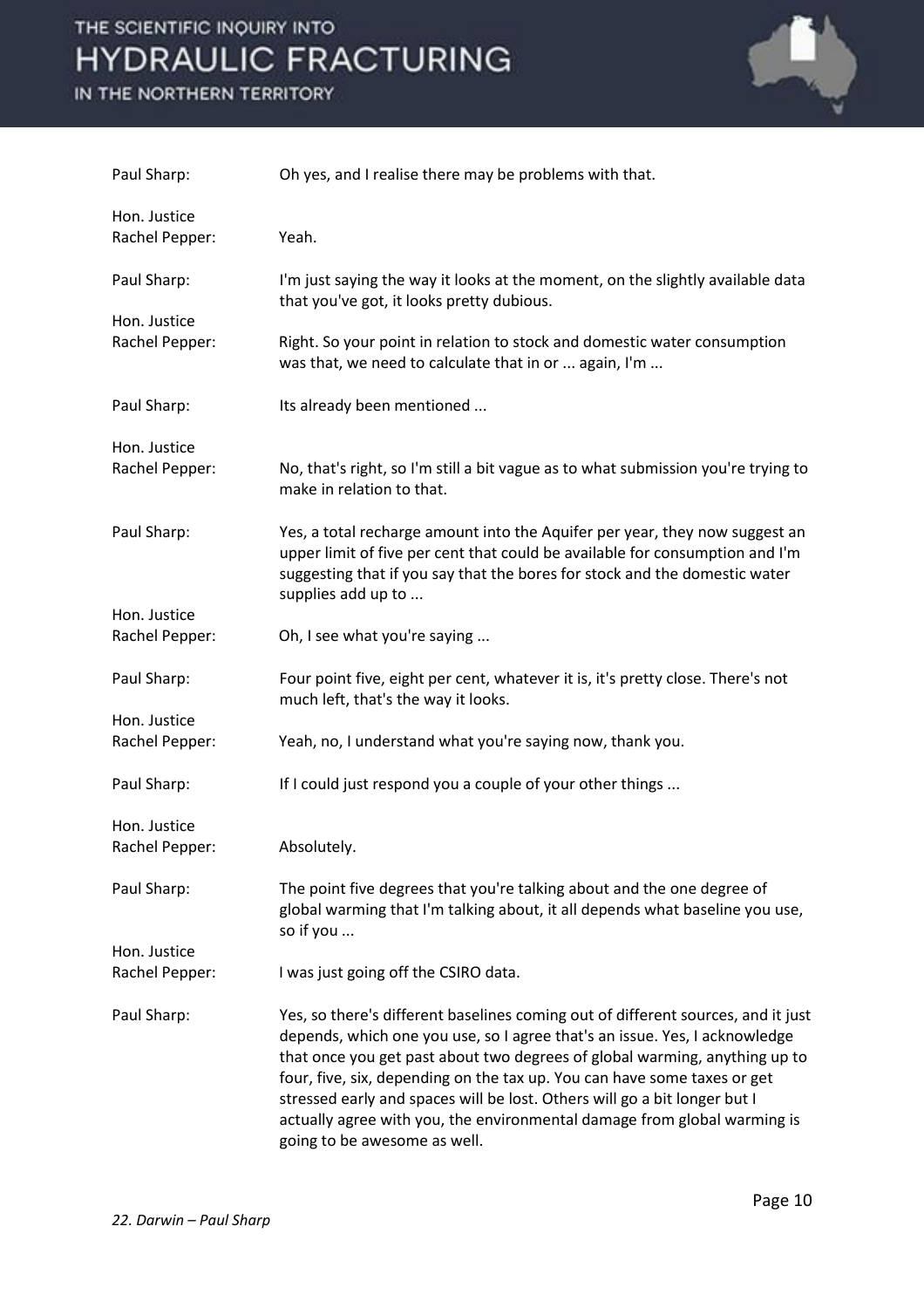IN THE NORTHERN TERRITORY



|                | The independent economist I was referring to, I thought you said the<br>Australian Institute had been invited to work with Asal Allen, is that not<br>correct? |
|----------------|----------------------------------------------------------------------------------------------------------------------------------------------------------------|
| Hon. Justice   |                                                                                                                                                                |
| Rachel Pepper: | Asal Allen have consulted with the Australian Institute.                                                                                                       |
| Paul Sharp:    | Okay, that's what I was referring to there with independent input there.                                                                                       |
| Hon. Justice   |                                                                                                                                                                |
| Rachel Pepper: | Along with a range of other stakeholders too, I might add.                                                                                                     |
| Paul Sharp:    | Great.                                                                                                                                                         |
| Hon. Justice   |                                                                                                                                                                |
| Rachel Pepper: | Yes, Professor Hart?                                                                                                                                           |
| Professor      |                                                                                                                                                                |
| Barry Hart AM: | Can I just clarify a little bit, I think you've taken the figures slightly incorrectly                                                                         |
|                |                                                                                                                                                                |
| Paul Sharp:    | Probably, yes.                                                                                                                                                 |
| Professor      |                                                                                                                                                                |
| Barry Hart AM: | No, no, no, its quite easy, I just looked at it again.                                                                                                         |
| Paul Sharp:    | Yeah.                                                                                                                                                          |
| Professor      |                                                                                                                                                                |
| Barry Hart AM: | If you take, at the lower end of the recharge rate at the moment, take<br>100,000                                                                              |
| Paul Sharp:    | Yes.                                                                                                                                                           |
| Professor      |                                                                                                                                                                |
| Barry Hart AM: | mega litres a day, we think, as you rightly pointed out, there's a lot more<br>information needed there.                                                       |
| Paul Sharp:    | Yes.                                                                                                                                                           |
| Professor      |                                                                                                                                                                |
| Barry Hart AM: | To clarify that. The other figures are about 6,000, by pastoralists. On the                                                                                    |
|                | basis of the information we've got from the companies, somewhere                                                                                               |
|                | between two and a half thousand and five thousand, peaking at five per                                                                                         |
|                | year. So let's take five. Six and five. The 8,000 that you mentioned for water                                                                                 |
|                | was Katherine, that's pretty much from the Katherine River, a little bit from                                                                                  |
|                | the Tindall. I think, for Mataranka and for a few of the other Daly Waters, I                                                                                  |
|                | think about 2000. So you go, maybe 13,000 on 100, maybe 13%. So if the<br>100,000 is correct, and there's other figures, it's within the realm that you        |
|                | would say is sustainable. But there's still some question marks in those                                                                                       |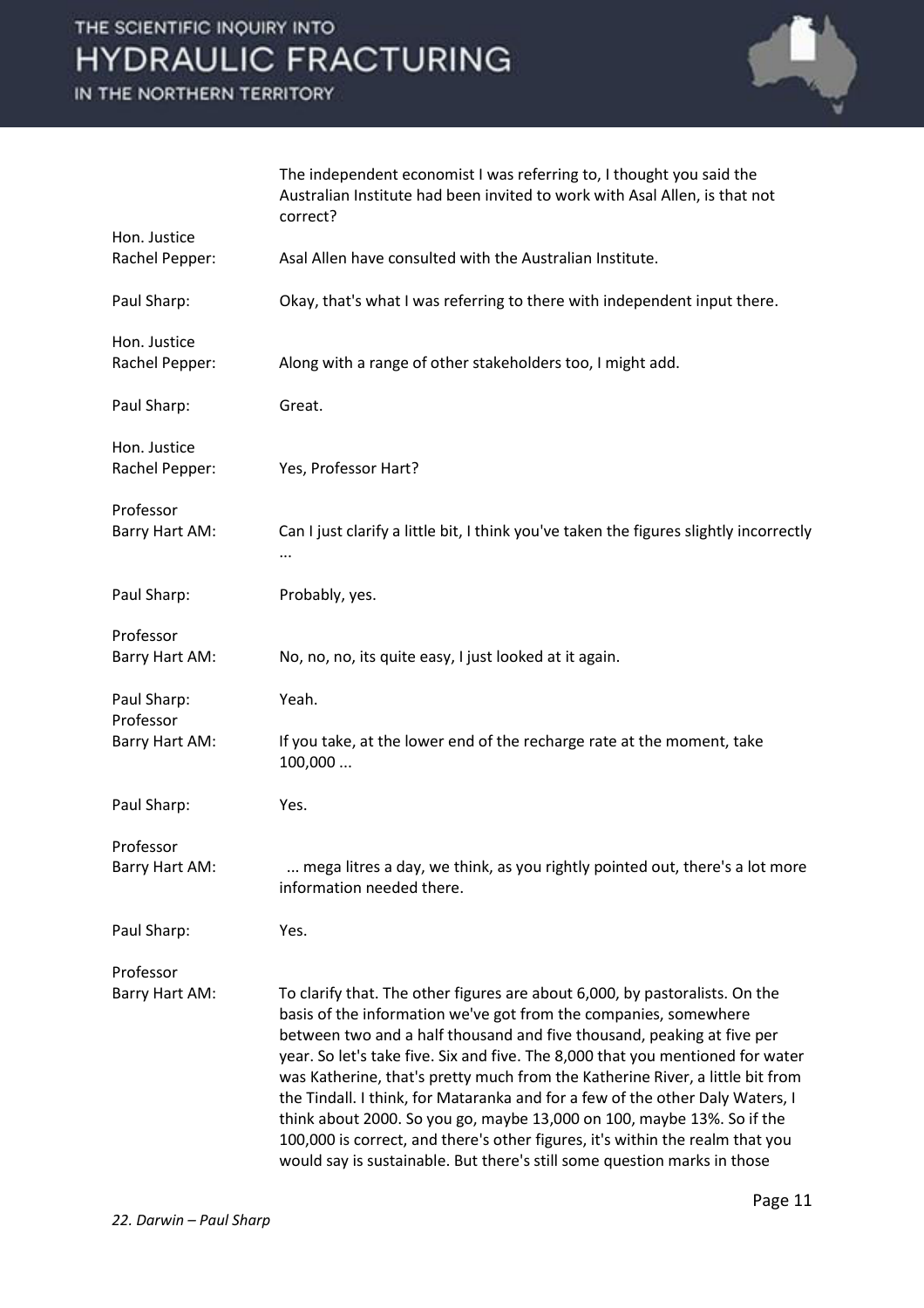IN THE NORTHERN TERRITORY



figures. So I don't think you're quite right in saying it's close. Paul Sharp: I'm probably not quite right but I'm also referring to, there was mention of a five per cent recommendation in the sub-arid areas, semi-arid areas? No? Professor Barry Hart AM No. This is the 80-20 rule. There's all sorts of ... Paul Sharp: And that applies everywhere, even in a semi-arid area, where the recharge is so episodic. The way I was reading it, the Department of Environment and Natural Resources, in a high rainfall area, can allow for a higher percentage of exploitation, in more arid area allow a percentage, I think that was the idea. Professor Barry Hart AM That's right, pretty much, but it's still around about 20% max. Paul Sharp: Okay. Hon. Justice Rachel Pepper: Any further questions? Dr. Anderson? Dr Alan Andersen: Yes, one about the global warming figure, and you made a really compelling argument, that the place would not be a good place to live if we got to the four degrees. Paul Sharp: Or less. Dr Alan Andersen: Or even less. What you didn't do though is relate anti-fracking to those figures so wanting to see if you could clarify that. How would the decision to, or not to, frack in the NT, affect those sort of figures? Paul Sharp: Yes, that is a critical issue and, as I was going through my little table there, and I was talking about, is the impact direct or indirect, in terms of ... So in this case, with fracking, you'd normally think that it's indirect, like most fossil fuel industries. It's not my fault, they produce fossil fuel, it went off to some other state. It got burnt up in the atmosphere and then years later, eventually, I get a trickle down, a bit of climate effect that. What I was trying to say, in this case, we have a choice about this amount of fracking. The amount of green house gases emissions that would come out of this is, maybe five times what our per capita allowance would be here in Australia. So it's actually very significant as an increase of the rate of global warming. The problem is then, you're quite right, how do you relate that back to the Territory specifically? And I forgot to mention that everyone in the world has to look at what they're doing, in terms of their own greenhouse gas emissions that they're generating in their country. And imagine that everyone in the world is going to make a similar type of decision so there is a collective responsibility. The

Territorians have to, need to make a responsible decision, just as the